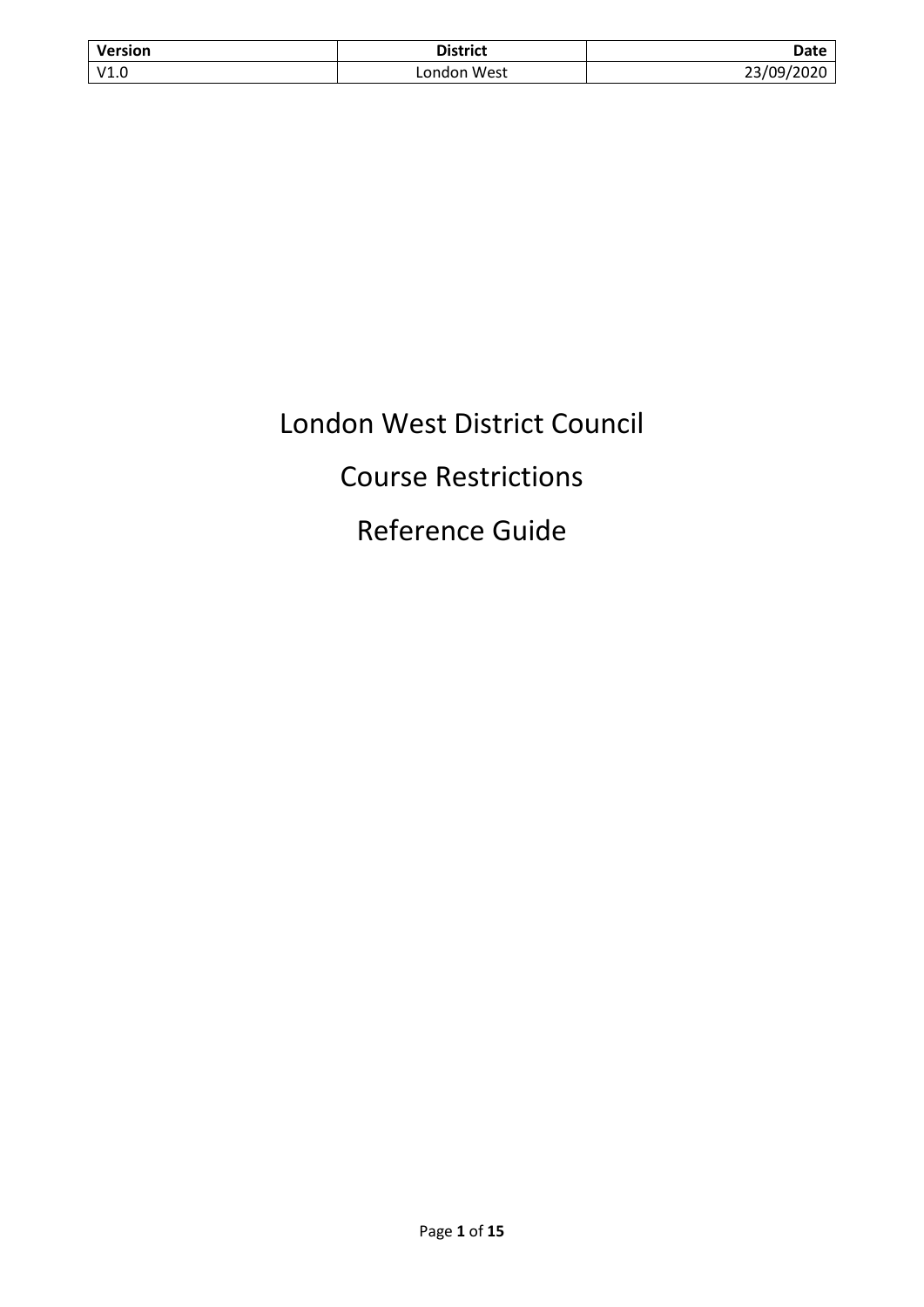| Version | <b>District</b> | Date        |
|---------|-----------------|-------------|
| V1.0    | London West     | ີ<br>∠020 - |

## Document Control Sheet

### **Document History**

| <b>Version</b> | <b>Change Summary</b>               | <b>Change Date</b> | <b>LWDC Approval Date</b> |
|----------------|-------------------------------------|--------------------|---------------------------|
| 0.1            | Draft for Review                    | 20/04/20           |                           |
| 0.2            | Update following committee comments | 09/08/20           |                           |
| 0.3            | Correct Latest Start Time H10/2     | 12/08/20           |                           |
| 1.0            | <b>Published Version</b>            | 23/09/20           | 21/09/20                  |

### **Document Review**

| <b>Events Secretary</b><br><b>Donald Ashton</b><br>21/09/20             | <b>District Secretary</b><br>Jim Parker<br>21/09/20 | <b>District Course Restrictions</b><br><b>Secretary</b><br>Ian Lakey<br>21/09/20 |
|-------------------------------------------------------------------------|-----------------------------------------------------|----------------------------------------------------------------------------------|
| <b>District Committee Approval Given:</b><br>(During Committee Meeting) |                                                     | Date: 21/09/20                                                                   |

### **Document References**

[CTT Guidance Note](https://www.cyclingtimetrials.org.uk/documents/download/5384) 9 Traffic Counts - October 2018

[CTT Guidance Note 22 Risk Assessment](https://www.cyclingtimetrials.org.uk/documents/download/4929) - August 2018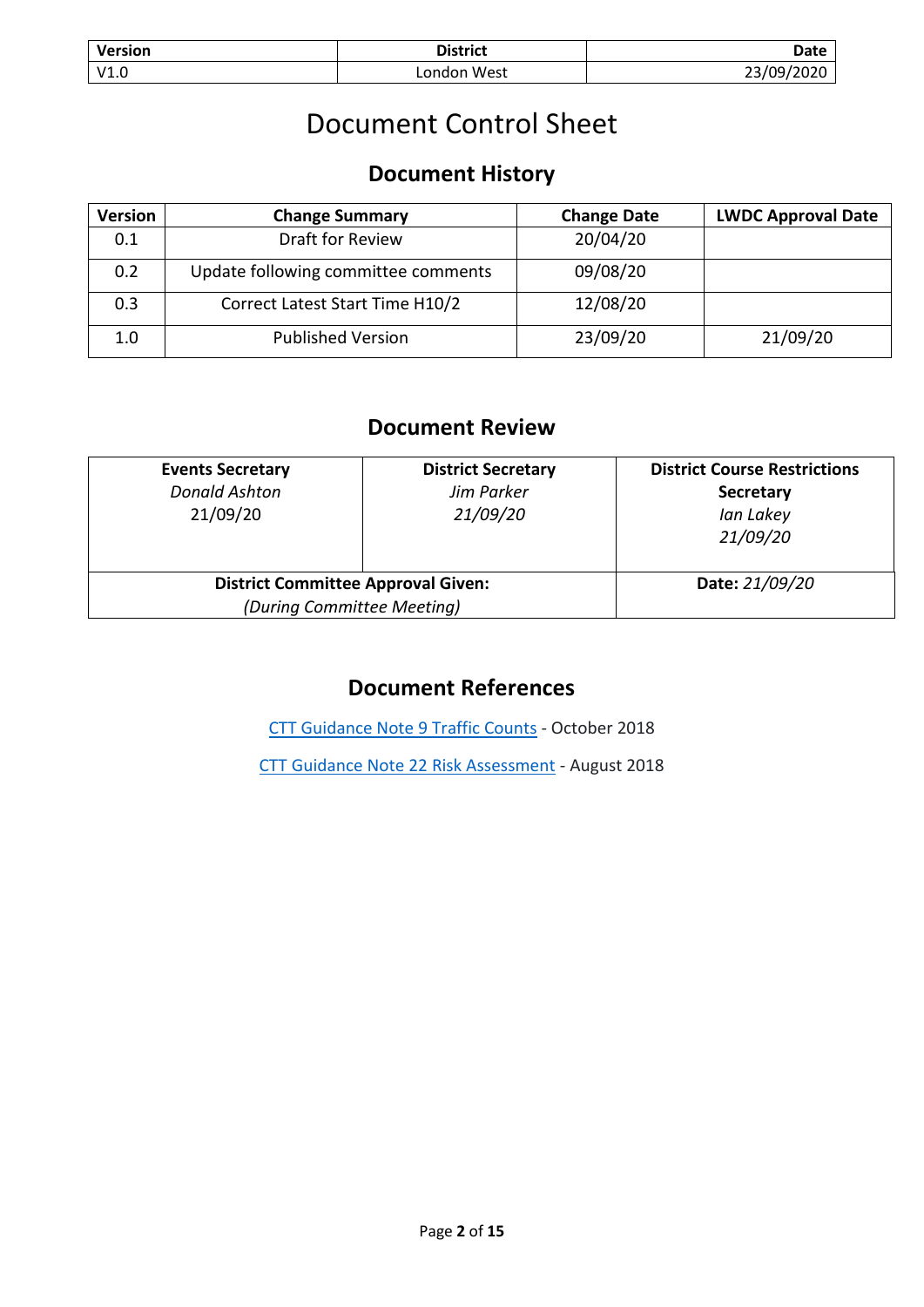| Version | <b>District</b> | Date                |
|---------|-----------------|---------------------|
| V1.L    | ∟ondon West     | /09/2020<br>ີ<br>-- |

#### **Contents**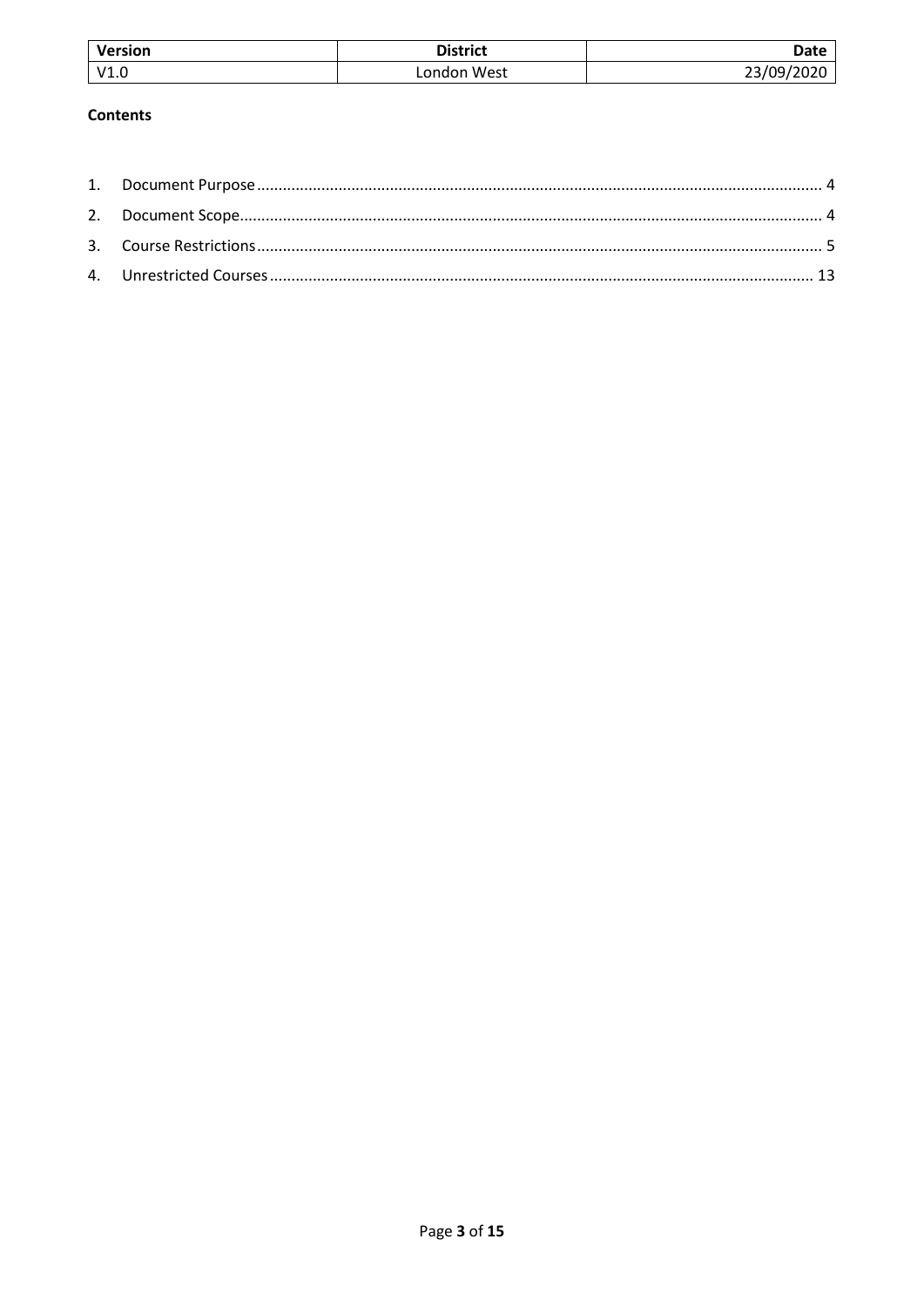| <b>Version</b> | <b>District</b> | Date       |
|----------------|-----------------|------------|
| V1.0           | London West     | 23/09/2020 |

### <span id="page-3-0"></span>**1. Document Purpose**

This document is intended to be used as a reference guide when checking existing course restrictions. This document is maintained as the master document for course restrictions which may also be included in the course pack for each course.

### <span id="page-3-1"></span>**2. Document Scope**

This document summarises the Course Restrictions in place within London West District for both Type A and Type B courses.

For each day (day type), there are 3 racing periods, Morning – up to 12 Noon, Afternoon – from 12 Noon until 5pm, and Evening – from 5pm.

Restrictions may apply to the whole day or to individual time periods within the day. Restrictions may be in place which limit when racing may take place within an individual time period.

Unless otherwise specified, events on Bank Holidays should use the restrictions in place for a Sunday.

Current courses with No Restrictions in place are listed at the end of this document. Where a course is not listed it is either a new course and has not been included or was not in use (retired) at the time of the most recent revision of this document.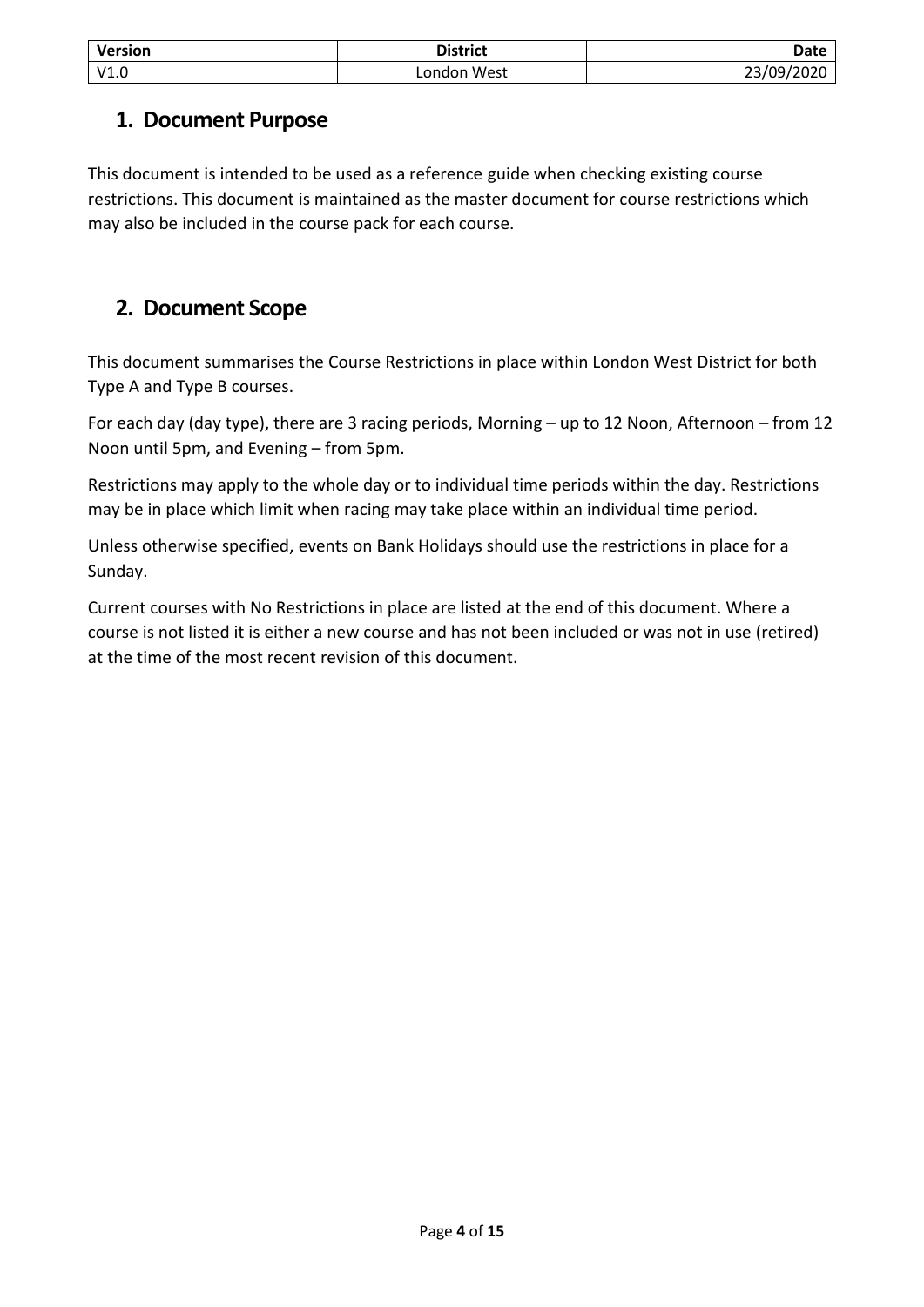| <b>Version</b> | <b>District</b> | Date       |
|----------------|-----------------|------------|
| V1.0           | London West     | 23/09/2020 |

### <span id="page-4-0"></span>**3. Course Restrictions**

The tables below within this section detail the course restrictions in place for each actively used course within the district.

| Course       | Day          | <b>Period</b> | <b>Restriction</b>        | <b>Comments</b>            |
|--------------|--------------|---------------|---------------------------|----------------------------|
| Code         |              |               |                           |                            |
| H10/1        | Weekdays M-F | Morning       | No events                 |                            |
|              |              | Afternoon     | No events                 |                            |
| Courses      |              | Evening       | Earliest Start Time 19:30 | <b>Requires Monitoring</b> |
| <b>North</b> | Saturday     | Morning       | Latest Start Time 09:30   |                            |
|              |              | Afternoon     | No events                 | Introduced for 2020        |
|              |              | Evening       | Earliest Start Time 19:30 |                            |
|              | Sunday / BH  | Morning       | No Restriction            |                            |
|              |              | Afternoon     | No Restriction            |                            |
|              |              | Evening       | No Restriction            |                            |

| Course  | Day          | <b>Period</b> | <b>Restriction</b>        | <b>Comments</b>             |
|---------|--------------|---------------|---------------------------|-----------------------------|
| Code    |              |               |                           |                             |
| H10/2   | Weekdays M-F | Morning       | No events                 |                             |
|         |              | Afternoon     | No events                 | Introduced for 2020         |
| Courses |              | Evening       | Earliest Start Time 19:45 |                             |
| North   | Saturday     | Morning       | No events                 |                             |
|         |              | Afternoon     | Earliest Start Time 16:00 |                             |
|         |              | Evening       | No Restriction            |                             |
|         | Sunday / BH  | Morning       | May - August Inclusive:   | Adapted from                |
|         |              |               | Latest Start Time 09:15   | Restrictions for            |
|         |              |               | All other months: Latest  | H25/2. Previous             |
|         |              |               | Start Time 10:15          | <b>Restriction required</b> |
|         |              |               |                           | last rider to finish by     |
|         |              |               |                           | 10:00 at all times.         |
|         |              | Afternoon     | No events                 |                             |
|         |              | Evening       | No Restriction            |                             |

| Course       | Day          | <b>Period</b> | <b>Restriction</b>        | <b>Comments</b>            |
|--------------|--------------|---------------|---------------------------|----------------------------|
| Code         |              |               |                           |                            |
| H10/3        | Weekdays M-F | Morning       | No Restriction            |                            |
|              |              | Afternoon     | No Restriction            | <b>Requires Monitoring</b> |
| Courses      |              | Evening       | Earliest Start Time 19:00 |                            |
| <b>North</b> | Saturday     | Morning       | No events                 |                            |
|              |              | Afternoon     | Earliest Start Time 16:00 |                            |
|              |              | Evening       | No Restriction            |                            |
|              | Sunday / BH  | Morning       | No Restriction            |                            |
|              |              | Afternoon     | No Restriction            |                            |
|              |              | Evening       | No Restriction            |                            |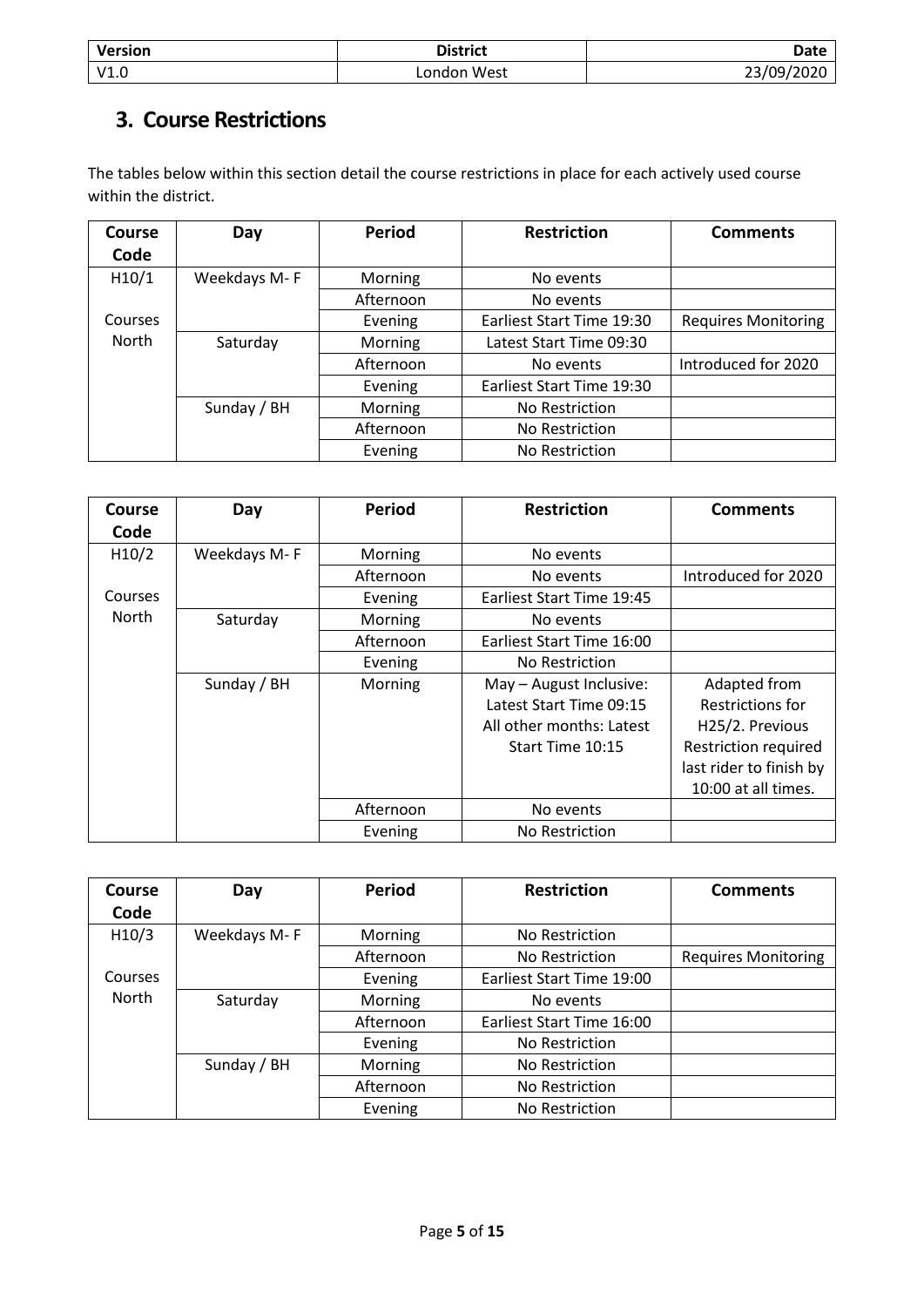| <b>Version</b> | <b>District</b> | Date                           |
|----------------|-----------------|--------------------------------|
| V1.0           | London West     | /∩۹/<br>$\mathcal{L}$<br>/2020 |

| Course  | Day          | <b>Period</b>  | <b>Restriction</b>        | <b>Comments</b>            |
|---------|--------------|----------------|---------------------------|----------------------------|
| Code    |              |                |                           |                            |
| H10/3R  | Weekdays M-F | Morning        | No Restriction            |                            |
|         |              | Afternoon      | No Restriction            | <b>Requires Monitoring</b> |
| Courses |              | Evening        | Earliest Start Time 18:30 | <b>Requires Monitoring</b> |
| North   | Saturday     | <b>Morning</b> | No Restriction            |                            |
|         |              | Afternoon      | Earliest Start Time 16:00 |                            |
|         |              | Evening        | No Restriction            |                            |
|         | Sunday / BH  | Morning        | No Restriction            |                            |
|         |              | Afternoon      | No Restriction            |                            |
|         |              | Evening        | No Restriction            |                            |

| Course  | Day          | <b>Period</b> | <b>Restriction</b>        | <b>Comments</b> |
|---------|--------------|---------------|---------------------------|-----------------|
| Code    |              |               |                           |                 |
| H10/10  | Weekdays M-F | Morning       | No events                 |                 |
|         |              | Afternoon     | No events                 |                 |
| Courses |              | Evening       | Earliest Start Time 18:30 |                 |
| South   | Saturday     | Morning       | No Restriction            |                 |
|         |              | Afternoon     | No events                 |                 |
|         |              | Evening       | Earliest Start Time 19:15 |                 |
|         | Sunday / BH  | Morning       | No Restriction            |                 |
|         |              | Afternoon     | No events                 |                 |
|         |              | Evening       | Earliest Start Time 19:15 |                 |

| Course<br>Code | Day          | Period         | <b>Restriction</b>        | <b>Comments</b>            |
|----------------|--------------|----------------|---------------------------|----------------------------|
| H10/17         | Weekdays M-F | Morning        | No events                 |                            |
| All Variants   |              | Afternoon      | No events                 |                            |
|                |              | Evening        | Earliest Start Time 19:30 |                            |
| Courses        | Saturday     | Morning        | No events                 |                            |
| <b>North</b>   |              | Afternoon      | No events                 | Introduced 2020            |
|                |              | Evening        | No Restriction            |                            |
|                | Sunday / BH  | <b>Morning</b> | Latest Start Time 09:30   | <b>Requires Monitoring</b> |
|                |              | Afternoon      | No Restriction            |                            |
|                |              | Evening        | No Restriction            |                            |

| Course       | Day          | <b>Period</b> | <b>Restriction</b>        | <b>Comments</b> |
|--------------|--------------|---------------|---------------------------|-----------------|
| Code         |              |               |                           |                 |
| H10/18       | Weekdays M-F | Morning       | No Restriction            |                 |
|              |              | Afternoon     | No events                 |                 |
| Courses      |              | Evening       | Earliest Start Time 18:30 |                 |
| <b>North</b> | Saturday     | Morning       | No Restriction            |                 |
|              |              | Afternoon     | No Restriction            |                 |
|              |              | Evening       | No Restriction            |                 |
|              | Sunday / BH  | Morning       | No Restriction            |                 |
|              |              | Afternoon     | No Restriction            |                 |
|              |              | Evening       | No Restriction            |                 |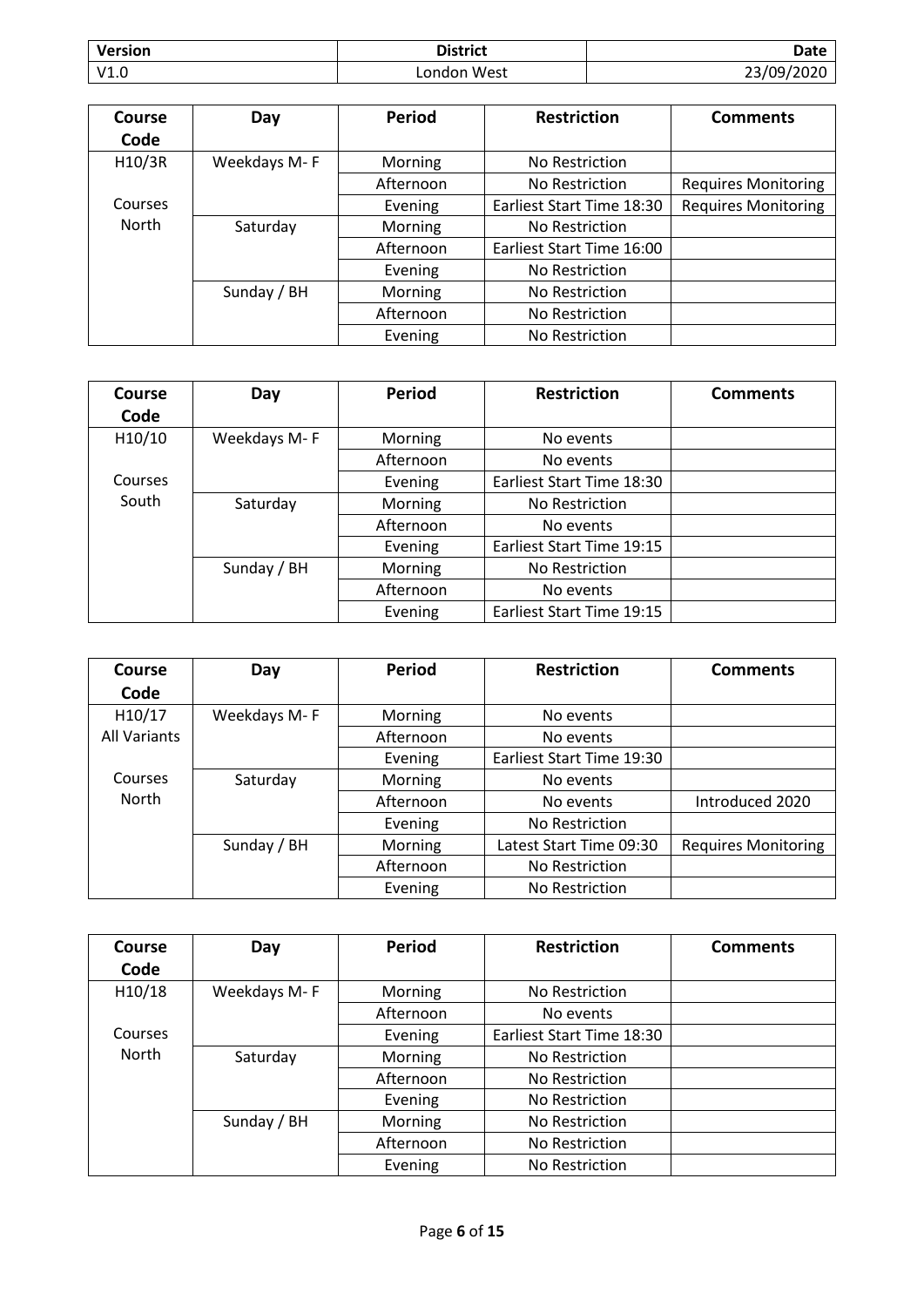| <b>Version</b> | <b>District</b> | <b>Date</b> |
|----------------|-----------------|-------------|
| V1.0           | London West     | 23/09/2020  |

| Course<br>Code | Day          | <b>Period</b> | <b>Restriction</b>       | <b>Comments</b>       |
|----------------|--------------|---------------|--------------------------|-----------------------|
| H10/22         | Weekdays M-F | Morning       | No events                |                       |
|                |              | Afternoon     | No events                |                       |
| Courses        |              | Evening       | No events                |                       |
| <b>North</b>   | Saturday     | Morning       | No events                |                       |
|                |              | Afternoon     | No events                |                       |
|                |              | Evening       | No events                |                       |
|                | Sunday / BH  | Morning       | May - August Inclusive,  | <b>Based on</b>       |
|                |              |               | Latest Start Time 09:30  | Restrictions in place |
|                |              |               | All other months, Latest | for $H25/2$           |
|                |              |               | Start Time 10:30         |                       |
|                |              | Afternoon     | No events                |                       |
|                |              | Evening       | No events                |                       |

| Course<br>Code | Day          | <b>Period</b> | <b>Restriction</b>        | <b>Comments</b> |
|----------------|--------------|---------------|---------------------------|-----------------|
| H10/181        | Weekdays M-F | Morning       | No events                 |                 |
|                |              | Afternoon     | No events                 |                 |
| Courses        |              | Evening       | Earliest Start Time 19:15 |                 |
| <b>North</b>   | Saturday     | Morning       | No Restriction            |                 |
|                |              | Afternoon     | Earliest Start Time 16:00 |                 |
|                |              | Evening       | No Restriction            |                 |
|                | Sunday / BH  | Morning       | No Restriction            |                 |
|                |              | Afternoon     | No Restriction            |                 |
|                |              | Evening       | No Restriction            |                 |

| Course       | Day          | <b>Period</b> | <b>Restriction</b>        | <b>Comments</b>            |
|--------------|--------------|---------------|---------------------------|----------------------------|
| Code         |              |               |                           |                            |
| H15/1        | Weekdays M-F | Morning       | No events                 |                            |
|              |              | Afternoon     | No events                 |                            |
| Courses      |              | Evening       | Earliest Start Time 19:30 | <b>Requires Monitoring</b> |
| <b>North</b> | Saturday     | Morning       | Latest Start Time 09:15   |                            |
|              |              | Afternoon     | No events                 | Introduced 2020            |
|              |              | Evening       | Earliest Start Time 19:30 |                            |
|              | Sunday / BH  | Morning       | No Restriction            |                            |
|              |              | Afternoon     | No Restriction            |                            |
|              |              | Evening       | No Restriction            |                            |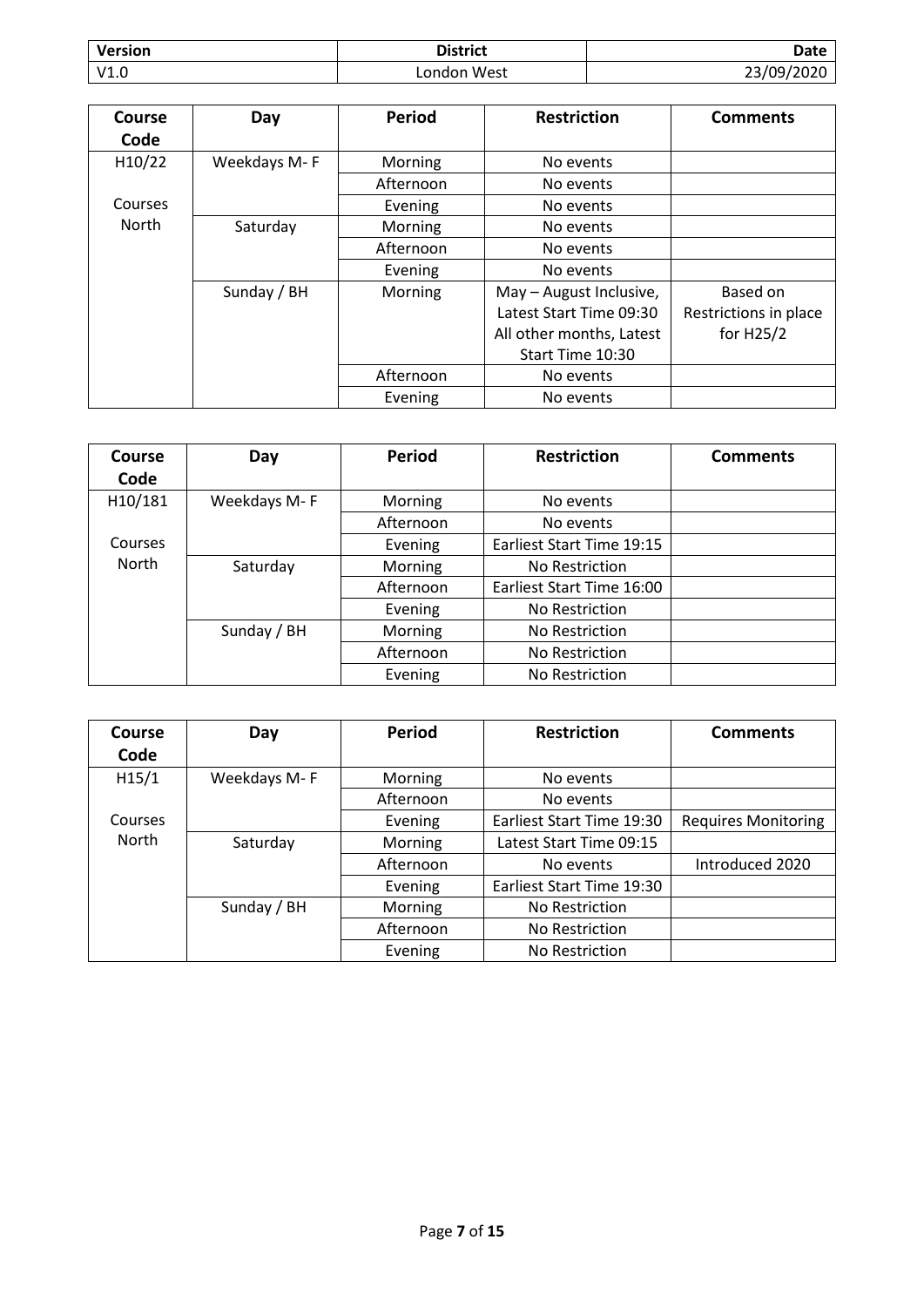| <b>Version</b> | <b>District</b> | Date       |
|----------------|-----------------|------------|
| V1.0           | London West     | 23/09/2020 |

| Course  | Day          | <b>Period</b> | <b>Restriction</b>        | <b>Comments</b> |
|---------|--------------|---------------|---------------------------|-----------------|
| Code    |              |               |                           |                 |
| H15/10  | Weekdays M-F | Morning       | No events                 |                 |
|         |              | Afternoon     | No events                 |                 |
| Courses |              | Evening       | Earliest Start Time 18:30 |                 |
| South   | Saturday     | Morning       | No Restriction            |                 |
|         |              | Afternoon     | No events                 |                 |
|         |              | Evening       | Earliest Start Time 19:15 |                 |
|         | Sunday / BH  | Morning       | No Restriction            |                 |
|         |              | Afternoon     | No events                 |                 |
|         |              | Evening       | Earliest Start Time 19:15 |                 |

| Course       | Day          | <b>Period</b> | <b>Restriction</b>        | <b>Comments</b> |
|--------------|--------------|---------------|---------------------------|-----------------|
| Code         |              |               |                           |                 |
| H25/1        | Weekdays M-F | Morning       | No events                 |                 |
|              |              | Afternoon     | No events                 |                 |
| Courses      |              | Evening       | Earliest Start Time 19:30 |                 |
| <b>North</b> | Saturday     | Morning       | Latest Start Time 09:00   |                 |
|              |              | Afternoon     | No events                 | Introduced 2020 |
|              |              | Evening       | Earliest Start Time 19:30 |                 |
|              | Sunday / BH  | Morning       | No Restriction            |                 |
|              |              | Afternoon     | No Restriction            |                 |
|              |              | Evening       | No Restriction            |                 |

| Course<br>Code | Day          | <b>Period</b> | <b>Restriction</b>       | <b>Comments</b> |
|----------------|--------------|---------------|--------------------------|-----------------|
|                |              |               |                          |                 |
| H25/2          | Weekdays M-F | Morning       | No events                |                 |
|                |              | Afternoon     | No events                |                 |
| Courses        |              | Evening       | No events                |                 |
| <b>North</b>   | Saturday     | Morning       | No events                |                 |
|                |              | Afternoon     | No events                |                 |
|                |              | Evening       | No events                |                 |
|                | Sunday / BH  | Morning       | May - August Inclusive,  |                 |
|                |              |               | Latest Start Time 09:00  |                 |
|                |              |               | All other months, Latest |                 |
|                |              |               | Start Time 10:00         |                 |
|                |              | Afternoon     | No events                |                 |
|                |              | Evening       | No events                |                 |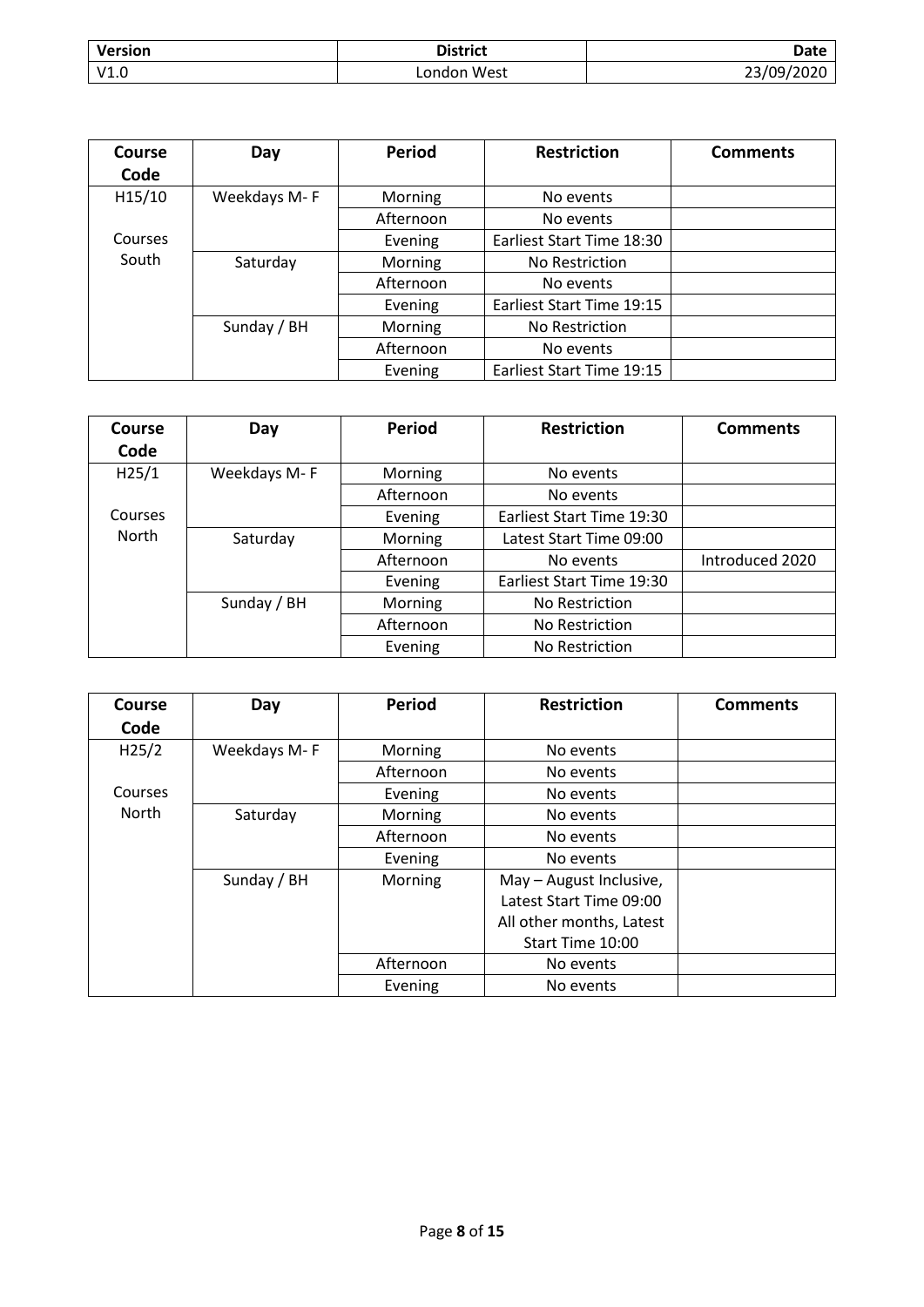| <b>Version</b> | <b>District</b> | Date       |
|----------------|-----------------|------------|
| V1.0           | London West     | 23/09/2020 |

| <b>Course</b>           | Day          | Period    | <b>Restriction</b>        | <b>Comments</b>                       |
|-------------------------|--------------|-----------|---------------------------|---------------------------------------|
| Code                    |              |           |                           |                                       |
| H25/3C                  | Weekdays M-F | Morning   | No Restriction            |                                       |
|                         |              | Afternoon | No Restriction            |                                       |
| Courses<br><b>North</b> |              | Evening   | Earliest Start Time 18:45 | Based on<br>Restrictions for<br>H10/3 |
|                         | Saturday     | Morning   | No events                 |                                       |
|                         |              | Afternoon | Earliest Start Time 15:45 | Based on<br>Restrictions for<br>H10/3 |
|                         |              | Evening   | No Restriction            |                                       |
|                         | Sunday / BH  | Morning   | No Restriction            |                                       |
|                         |              | Afternoon | No Restriction            |                                       |
|                         |              | Evening   | No Restriction            |                                       |

| Course<br>Code      | Day          | <b>Period</b> | <b>Restriction</b>        | <b>Comments</b>            |
|---------------------|--------------|---------------|---------------------------|----------------------------|
|                     |              |               |                           |                            |
| H25/17              | Weekdays M-F | Morning       | No events                 |                            |
| <b>All Variants</b> |              | Afternoon     | No events                 |                            |
|                     |              | Evening       | Earliest Start Time 19:30 |                            |
| Courses             | Saturday     | Morning       | No events                 |                            |
| North               |              | Afternoon     | No events                 | Introduced 2020            |
|                     |              | Evening       | No Restriction            |                            |
|                     | Sunday / BH  | Morning       | Latest Start Time 09:00   | <b>Requires Monitoring</b> |
|                     |              | Afternoon     | No Restriction            |                            |
|                     |              | Evening       | No Restriction            |                            |

| Course            | Day          | <b>Period</b> | <b>Restriction</b>        | <b>Comments</b>            |
|-------------------|--------------|---------------|---------------------------|----------------------------|
| Code              |              |               |                           |                            |
| H <sub>30/1</sub> | Weekdays M-F | Morning       | No events                 |                            |
|                   |              | Afternoon     | No events                 |                            |
| Courses           |              | Evening       | Earliest Start Time 19:30 | <b>Requires Monitoring</b> |
| North             | Saturday     | Morning       | Latest Start Time 09:00   |                            |
|                   |              | Afternoon     | No events                 | Introduced 2020            |
|                   |              | Evening       | Earliest Start Time 19:30 |                            |
|                   | Sunday / BH  | Morning       | No Restriction            |                            |
|                   |              | Afternoon     | No Restriction            |                            |
|                   |              | Evening       | No Restriction            |                            |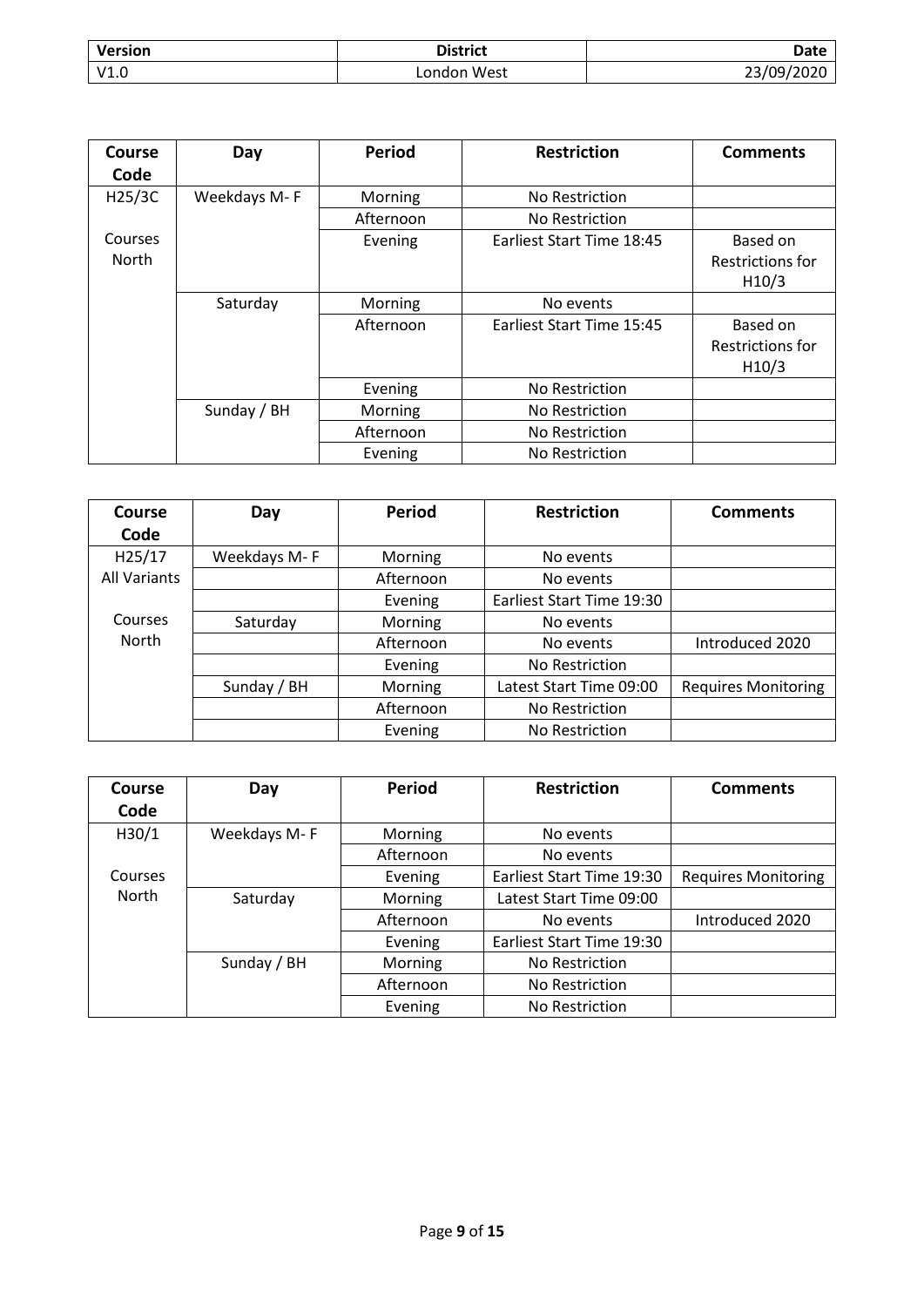| <b>Version</b> | <b>District</b> | Date       |
|----------------|-----------------|------------|
| V1.0           | London West     | 23/09/2020 |

| Course              | Day          | <b>Period</b> | <b>Restriction</b>        | <b>Comments</b>            |
|---------------------|--------------|---------------|---------------------------|----------------------------|
| Code                |              |               |                           |                            |
| H50/1               | Weekdays M-F | Morning       | No events                 |                            |
| <b>All Variants</b> |              | Afternoon     | No events                 |                            |
|                     |              | Evening       | Earliest Start Time 19:30 | <b>Requires Monitoring</b> |
| Courses             | Saturday     | Morning       | Latest Start Time 08:00   |                            |
| North               |              | Afternoon     | No events                 | Introduced 2020            |
|                     |              | Evening       | Earliest Start Time 19:30 |                            |
|                     | Sunday / BH  | Morning       | No Restriction            |                            |
|                     |              | Afternoon     | No events                 |                            |
|                     |              | Evening       | No Restriction            |                            |

| Course<br>Code | Day          | Period    | <b>Restriction</b>        | <b>Comments</b>            |
|----------------|--------------|-----------|---------------------------|----------------------------|
|                |              |           |                           |                            |
| H50/17         | Weekdays M-F | Morning   | No events                 |                            |
|                |              | Afternoon | No events                 |                            |
| Courses        |              | Evening   | Earliest Start Time 19:30 |                            |
| North          | Saturday     | Morning   | No events                 |                            |
|                |              | Afternoon | No events                 | Introduced 2020            |
|                |              | Evening   | No Restriction            |                            |
|                | Sunday / BH  | Morning   | Latest Start Time 08:00   | <b>Requires Monitoring</b> |
|                |              | Afternoon | No Restriction            |                            |
|                |              | Evening   | No Restriction            |                            |

| <b>Course</b> | Day          | <b>Period</b> | <b>Restriction</b>        | <b>Comments</b> |
|---------------|--------------|---------------|---------------------------|-----------------|
| Code          |              |               |                           |                 |
| <b>HCC140</b> | Weekdays M-F | Morning       | No events                 |                 |
|               |              | Afternoon     | No events                 |                 |
| Courses       |              | Evening       | Earliest Start Time 18:30 |                 |
| <b>North</b>  | Saturday     | Morning       | No Restriction            |                 |
|               |              | Afternoon     | No Restriction            |                 |
|               |              | Evening       | No Restriction            |                 |
|               | Sunday / BH  | Morning       | No Restriction            |                 |
|               |              | Afternoon     | No Restriction            |                 |
|               |              | Evening       | No Restriction            |                 |

| <b>Course</b> | Day          | <b>Period</b> | <b>Restriction</b> | <b>Comments</b> |
|---------------|--------------|---------------|--------------------|-----------------|
| Code          |              |               |                    |                 |
| <b>HCC204</b> | Weekdays M-F | Morning       | No events          |                 |
|               |              | Afternoon     | No events          |                 |
| Courses       |              | Evening       | No events          | Introduced 2019 |
| South         | Saturday     | Morning       | No Restriction     |                 |
|               |              | Afternoon     | No Restriction     |                 |
|               |              | Evening       | No Restriction     |                 |
|               | Sunday / BH  | Morning       | No Restriction     |                 |
|               |              | Afternoon     | No Restriction     |                 |
|               |              | Evening       | No Restriction     |                 |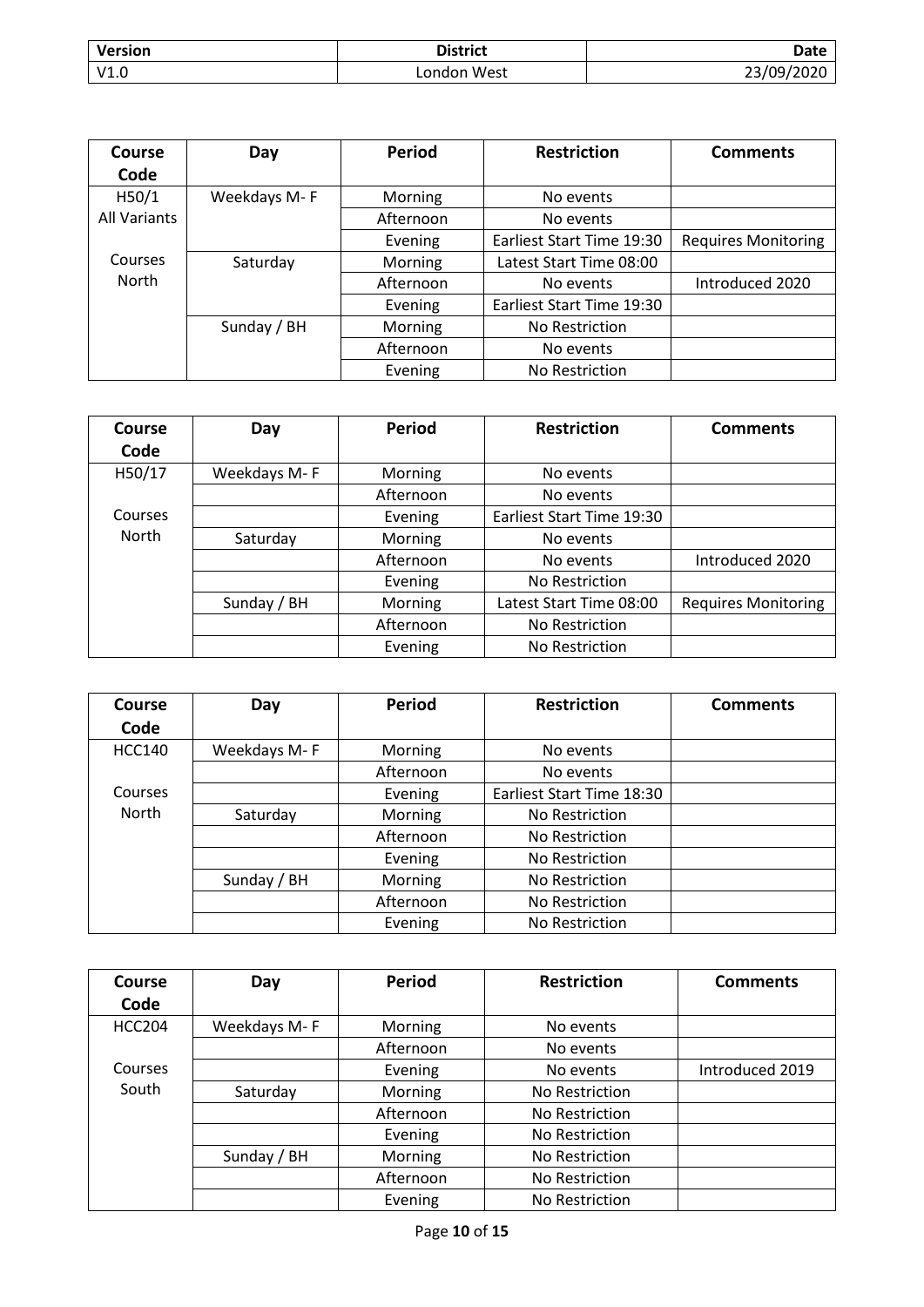| Version | <b>District</b> | Date       |
|---------|-----------------|------------|
| V1.0    | ondon West      | 23/09/2020 |

| Course        | Day          | <b>Period</b> | <b>Restriction</b>        | <b>Comments</b> |
|---------------|--------------|---------------|---------------------------|-----------------|
| Code          |              |               |                           |                 |
| <b>HCC241</b> | Weekdays M-F | Morning       | No events                 |                 |
|               |              | Afternoon     | No events                 |                 |
| Courses       |              | Evening       | Earliest Start Time 19:15 |                 |
| North         | Saturday     | Morning       | No Restriction            |                 |
|               |              | Afternoon     | No Restriction            |                 |
|               |              | Evening       | No Restriction            |                 |
|               | Sunday / BH  | Morning       | No Restriction            |                 |
|               |              | Afternoon     | No Restriction            |                 |
|               |              | Evening       | No Restriction            |                 |

| Course        | Day          | <b>Period</b> | <b>Restriction</b>        | <b>Comments</b>              |
|---------------|--------------|---------------|---------------------------|------------------------------|
| Code          |              |               |                           |                              |
| <b>HCC247</b> | Weekdays M-F | Morning       | No Restriction            |                              |
|               |              | Afternoon     | No Restriction            |                              |
| Courses       |              | Evening       | Earliest Start Time 18:45 | <b>Based on Restrictions</b> |
| North         |              |               |                           | for $H10/3$                  |
|               | Saturday     | Morning       | No events                 |                              |
|               |              | Afternoon     | Earliest Start Time 16:00 | <b>Based on Restrictions</b> |
|               |              |               |                           | for $H10/3$                  |
|               |              | Evening       | No Restriction            |                              |
|               | Sunday / BH  | Morning       | No Restriction            |                              |
|               |              | Afternoon     | No Restriction            |                              |
|               |              | Evening       | No Restriction            |                              |

| Course           | Day          | <b>Period</b> | <b>Restriction</b>        | <b>Comments</b>                             |
|------------------|--------------|---------------|---------------------------|---------------------------------------------|
| Code             |              |               |                           |                                             |
| <b>HCC250</b>    | Weekdays M-F | Morning       | No Restriction            |                                             |
|                  |              | Afternoon     | No Restriction            |                                             |
| Courses<br>North |              | Evening       | Earliest Start Time 19:00 | <b>Based on Restrictions</b><br>for $H10/3$ |
|                  | Saturday     | Morning       | No events                 |                                             |
|                  |              | Afternoon     | Earliest Start Time 16:00 | <b>Based on Restrictions</b><br>for $H10/3$ |
|                  |              | Evening       | No Restriction            |                                             |
|                  | Sunday / BH  | Morning       | No Restriction            |                                             |
|                  |              | Afternoon     | No Restriction            |                                             |
|                  |              | Evening       | No Restriction            |                                             |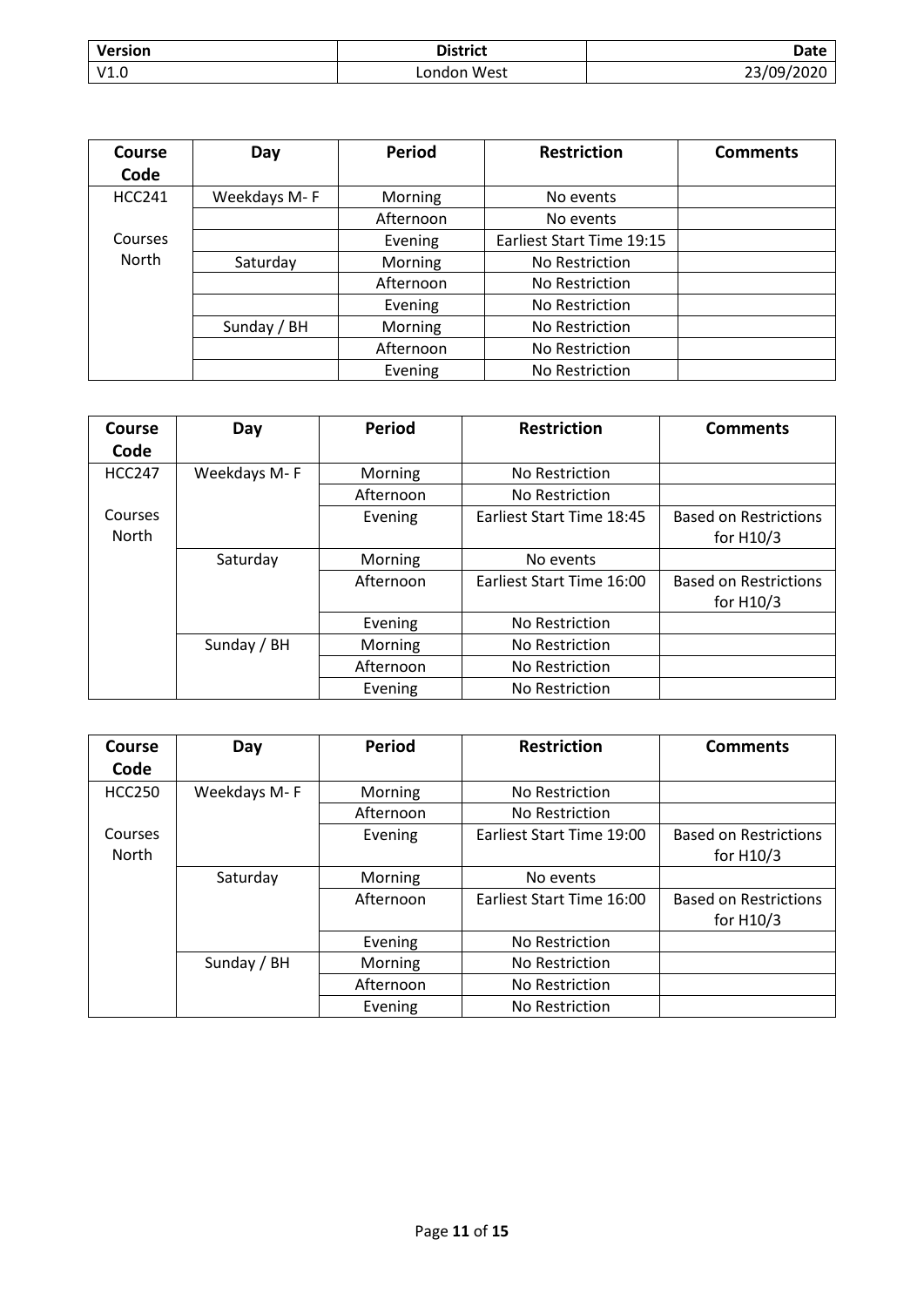| <b>Version</b> | <b>District</b> | Date       |
|----------------|-----------------|------------|
| V1.0           | London West     | 23/09/2020 |

| Course        | Day          | <b>Period</b> | <b>Restriction</b>        | <b>Comments</b> |
|---------------|--------------|---------------|---------------------------|-----------------|
| Code          |              |               |                           |                 |
| <b>HCC260</b> | Weekdays M-F | Morning       | No Restriction            |                 |
| All           |              | Afternoon     | No Restriction            |                 |
| Variants      |              | Evening       | Earliest Start Time 18:30 |                 |
|               | Saturday     | Morning       | No Restriction            |                 |
| Courses       |              | Afternoon     | No Restriction            |                 |
| <b>North</b>  |              | Evening       | No Restriction            |                 |
|               | Sunday / BH  | Morning       | No Restriction            |                 |
|               |              | Afternoon     | No Restriction            |                 |
|               |              | Evening       | No Restriction            |                 |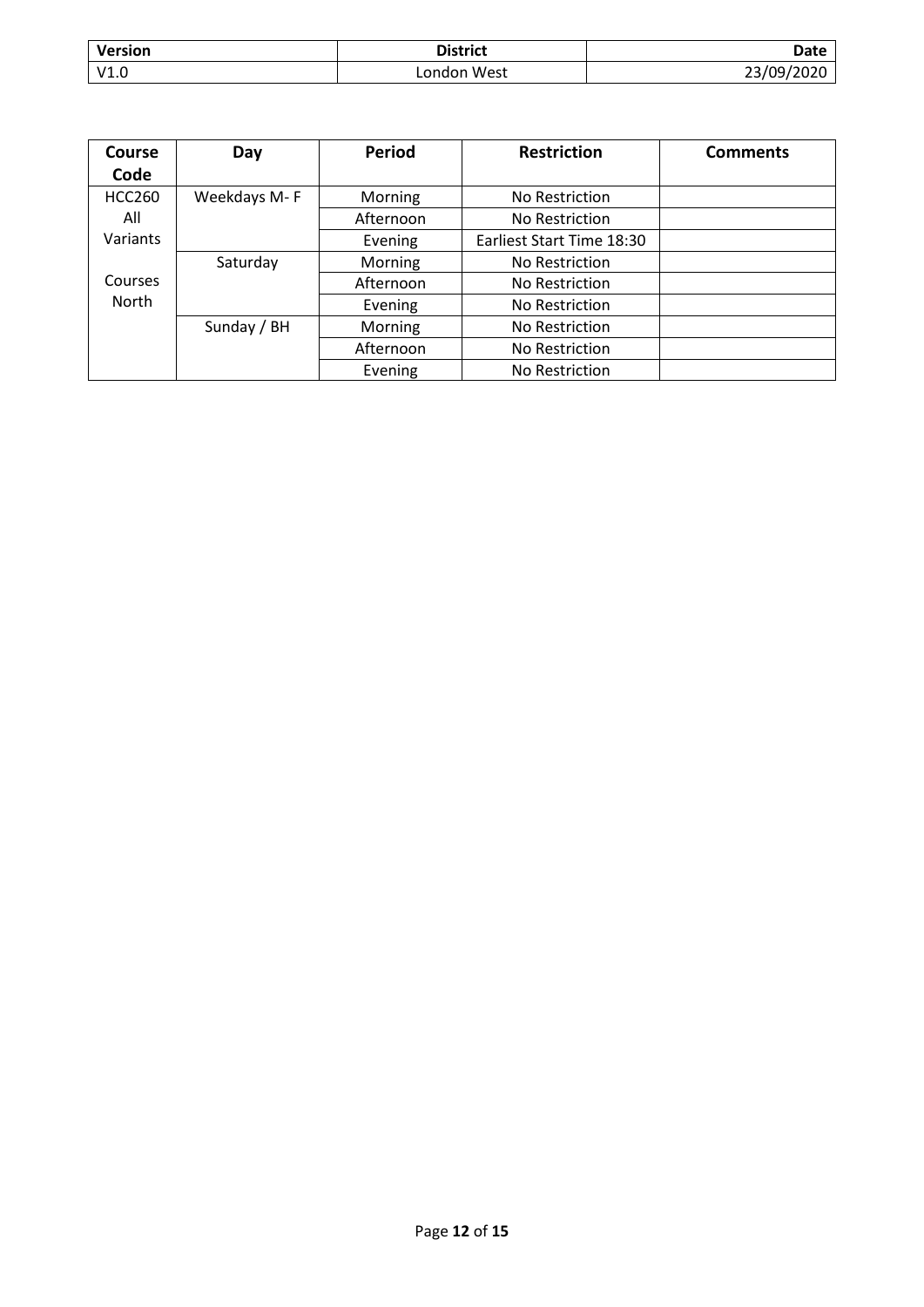| Version | <b>District</b> | Date       |
|---------|-----------------|------------|
| V1.0    | London West     | 23/09/2020 |

### <span id="page-12-0"></span>**4. Unrestricted Courses**

The following list includes current 'in use' courses with No Restrictions in place. Where a course is not listed in either section 3 (above) or this section, refer to Assistant Secretary – Courses North or Courses South or to the Assistant Secretary – Course Restrictions, Traffic Counts & Risk Assessments for restrictions before scheduling events.

| <b>Course Code</b> | <b>Description</b>                      | <b>Course Secretary</b> |
|--------------------|-----------------------------------------|-------------------------|
| H10/3a             | Newbury (Wickham)                       | North                   |
| H10/4              | West of Amersham                        | North                   |
| H10/8              | Bentley-Holybourne                      | South                   |
| H10/15             | Brightwell-Cholsey                      | North                   |
| H12/8              | A31 Bentley-Chawton-Farnham (12hrs)     | South                   |
| H15/8              | Farnham - Holybourne                    | South                   |
| H19/11             | Dummer-Micheldever-Northington-Axford   | South                   |
| H19/11a            | Dummer-Micheldever-Northington-Axford   | South                   |
| H21/2              | Maidenhead Thicket                      | North                   |
| H24/9              | Alton (Hilly)                           | South                   |
| H25/4              | <b>Great Missenden</b>                  | North                   |
| H25/5b and 5c      | Riseley-Mortimer                        | South                   |
| H25/8              | Bentley-Farnham-Holybourne              | South                   |
| H25/88             | River Lane (Alternative to H25/8)       | South                   |
| H29/18             | Lane End - Frieth (Hilly)               | North                   |
| H31/7              | Southend-Bradfield (2 Laps)             | North                   |
| H36/18             | Charlbury-Chipping Norton-Shipton Downs | North                   |
| H50/4              | Wendover-Amersham                       | North                   |
| H50/8              | A31 Bentley-Chawton-Farnham             | South                   |
| H50/8a             | Bentley                                 | South                   |
| H100/88            | Froyle A31                              | South                   |
| H100/88b           | Alton                                   | South                   |
| H50km/18           | Chalgrove-Stadhampton                   | North                   |
| <b>HCC2.5</b>      | Weston on Green                         | North                   |
| <b>HCC001</b>      | West of Windsor Fifield                 | South                   |
| <b>HCC083</b>      | Chobham Common / Valley End             | South                   |
| HCC089a            | Long Hanborough (Hilly)                 | North                   |
| <b>HCC118</b>      | Stadhampton                             | North                   |
| HCC118a            | Stadhampton                             | North                   |
| HCC123a            | Pirbright                               | South                   |
| <b>HCC132</b>      | Twyford                                 | South                   |
| <b>HCC137</b>      | Gracious Pond / Cobham                  | South                   |
| <b>HCC175</b>      | Ewshott-Odiham                          | South                   |
| <b>HCC178</b>      | Longwick                                | North                   |
| HCC178b            | Longwick Circuit                        | North                   |
| HCC178c            | Longwick                                | North                   |
| HCC201a            | Bucklebury                              | North                   |
| HCC201b            | Bucklebury                              | North                   |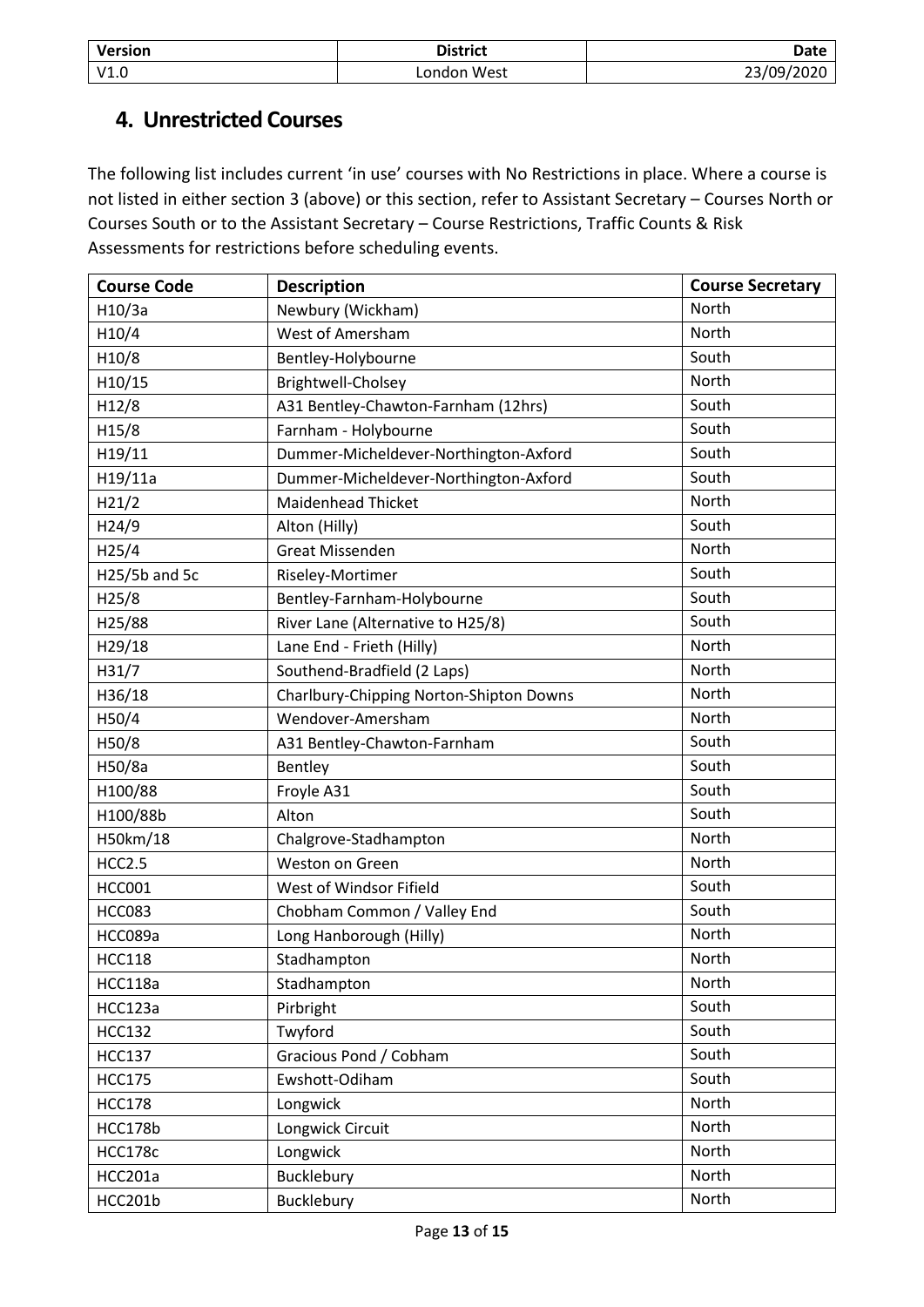| Version | <b>District</b>  | Date                         |
|---------|------------------|------------------------------|
| V1.0    | West<br>∟ondon ' | $/ \Omega$ .<br>$\sim$<br>-- |

| HCC202a       | Longwick-Thame                                     | North        |
|---------------|----------------------------------------------------|--------------|
| <b>HCC210</b> | A4 West of Hungerford                              | North        |
| <b>HCC212</b> | Whiteleaf (Hilly)                                  | North        |
| HCC216a       | <b>Hazeley Heath</b>                               | South        |
| <b>HCC227</b> | <b>Black Park</b>                                  | North        |
| <b>HCC234</b> | Waltham St Lawrence                                | South        |
| HCC243a       | Brightwell                                         | North        |
| <b>HCC244</b> | Brill (Hilly)                                      | North        |
| <b>HCC248</b> | Wickham Heath                                      | <b>North</b> |
| <b>HCC252</b> | Hermitage                                          | North        |
| HCC254b       | Mortimer                                           | South        |
| HCC255a       | Hartley Wintney - Odiham Bypass                    | South        |
| HCC255b       | Hartley Wintney - Odiham Bypass (2 laps)           | South        |
| <b>HCC257</b> | Star Hill-Bramshill-Heckfield-Hartley Witney       | South        |
| <b>HCC259</b> | Nettlebed - Pishill                                | North        |
| <b>HCC262</b> | Charlbury (Hilly)                                  | North        |
| <b>HCC265</b> | Worminghall-Oakley                                 | South        |
| <b>HCC267</b> | Longwick                                           | <b>North</b> |
| <b>HCC269</b> | <b>Butlers Cross</b>                               | North        |
| <b>HCC270</b> | Ashford Hill-Kingsclere-Wolverton-Baughurst        | South        |
| <b>HCC271</b> | West Hanney-Charney Bassett                        | North        |
| <b>HCC272</b> | Abingdon                                           | North        |
| <b>HCC273</b> | Donkey Sanctuary                                   | North        |
| <b>HCC280</b> | Farley Hill 10                                     | North        |
| <b>HCC282</b> | Oxford-Henley-Oxford                               | North        |
| <b>HCC283</b> | <b>Candover Circuit</b>                            | South        |
| <b>HCC284</b> | Frensham 7                                         | South        |
| <b>HHC005</b> | <b>Streatley Hill Climb</b>                        | North        |
| HHC009        | <b>Sydmonton Hill Climb</b>                        | South        |
| <b>HHC011</b> | Windsor Hill-Wooburn Green Hill Climb              | South        |
| <b>HHC012</b> | Goring Hill Climb                                  | North        |
| <b>HHC018</b> | Brockham Hill (Church Lane, Holybourne) Hill Climb | South        |
| <b>HHC019</b> | Longdown Hill, Casden Hill Climb                   | North        |
| <b>HHC020</b> | <b>Blandys Hill and Walbury Hill</b>               | South        |
| HHC020a       | Walbury Hill Climb                                 | South        |
| <b>HHC021</b> | <b>Britwell Hill Climb</b>                         | North        |
| HHC023        | Dolesden Lane Hill Climb                           | North        |
| <b>HHC026</b> | Wash Hill Climb                                    | North        |
| <b>HHC027</b> | Muswell Hill Climb                                 | North        |
| <b>HHC028</b> | Wittenham Clumps Climb                             | North        |
| <b>HHC030</b> | Aston Hill Climb                                   | North        |
| <b>HHC031</b> | Court Hill Climb                                   | North        |
| <b>HHC033</b> | Pirbright Hill Climb                               | South        |
| HHC034        | Firgrove Hill Climb                                | South        |
| <b>HHC035</b> | Wytham Hill Climb                                  | North        |
| <b>HHC036</b> | Whiteleaf Hill Climb                               | North        |